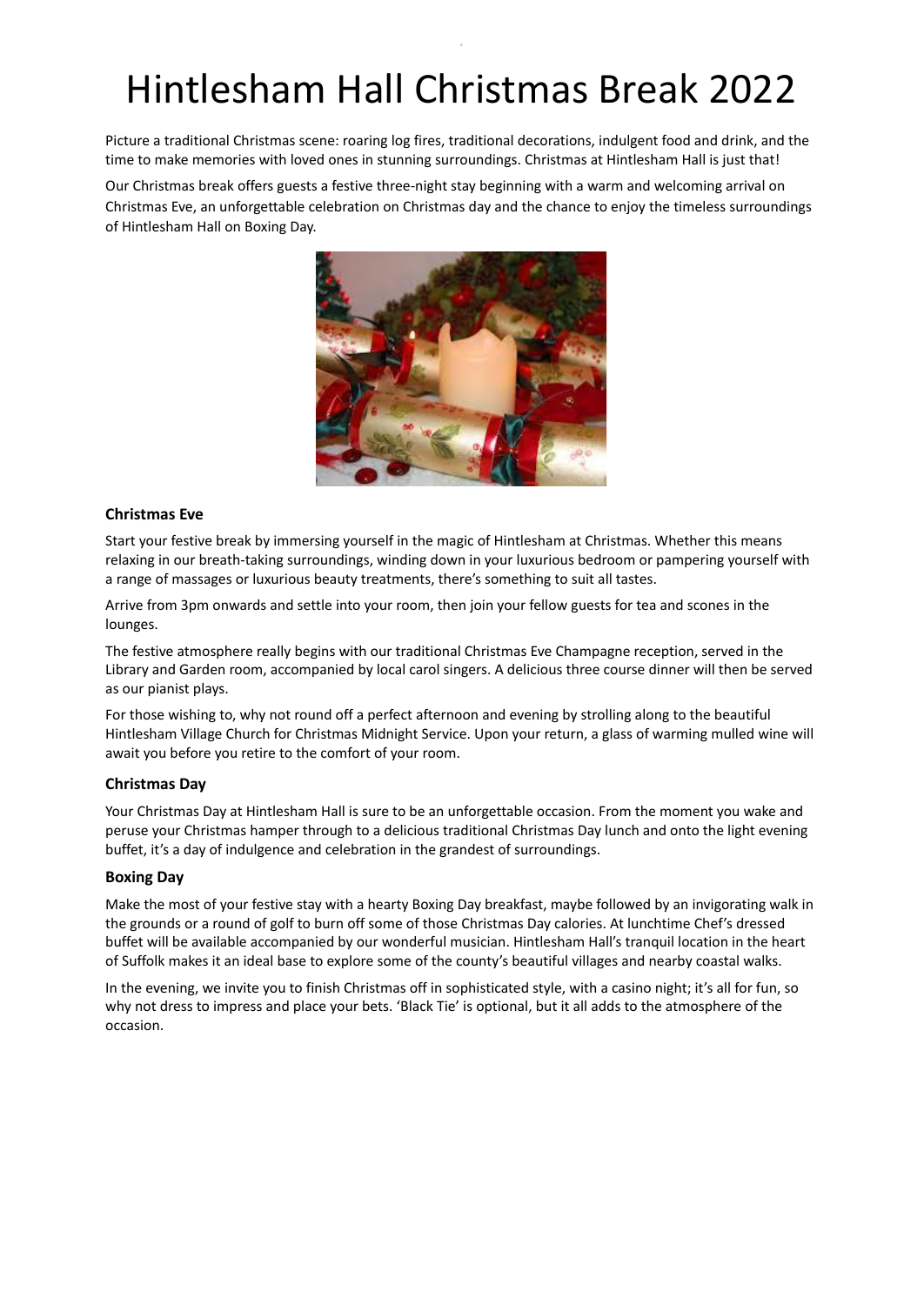

# **Christmas Break Rates 2022**

Our three-night programme includes:

### *Christmas Eve*

- ~ Tea and home-made scones with Chantilly cream & jam
- ~ Champagne reception
- ~ Carol singers & Pianist
- ~ Three course candlelit dinner

### *Christmas Day*

- ~ A gift of a Christmas hamper
- ~ Full English breakfast
- ~ Champagne reception & traditional Christmas lunch, pianist accompaniment
- ~ Light evening buffet

#### *Boxing Day*

- ~ Full English breakfast
- ~ Boxing Day dressed buffet lunch, musical accompaniment
- ~ Candlelit dinner & 'Casino' night, just for fun 'Black Tie' optional

## **Monday 27 th December**

~ Full English breakfast

| Classic double room                   | £790.00 per person  |
|---------------------------------------|---------------------|
| Superior double room                  | £840.00 per person  |
| Large principal double & junior suite | £900.00 per person  |
| Principal suite                       | £1050.00 per person |

*Single occupancy supplement £300.00 per room*

### **Can't wait to start your Christmas, or not ready for the festivities to end?**

Maybe you'd like to build up to the big day in our festive surroundings and arrive a day or two early.

Or not quite ready to go home?

Why not extend your stay at Hintlesham Hall

**Additional nights from £109.00 per person per night, dinner, bed & breakfast.** *(Single occupancy supplement £75.00 per room per night)*